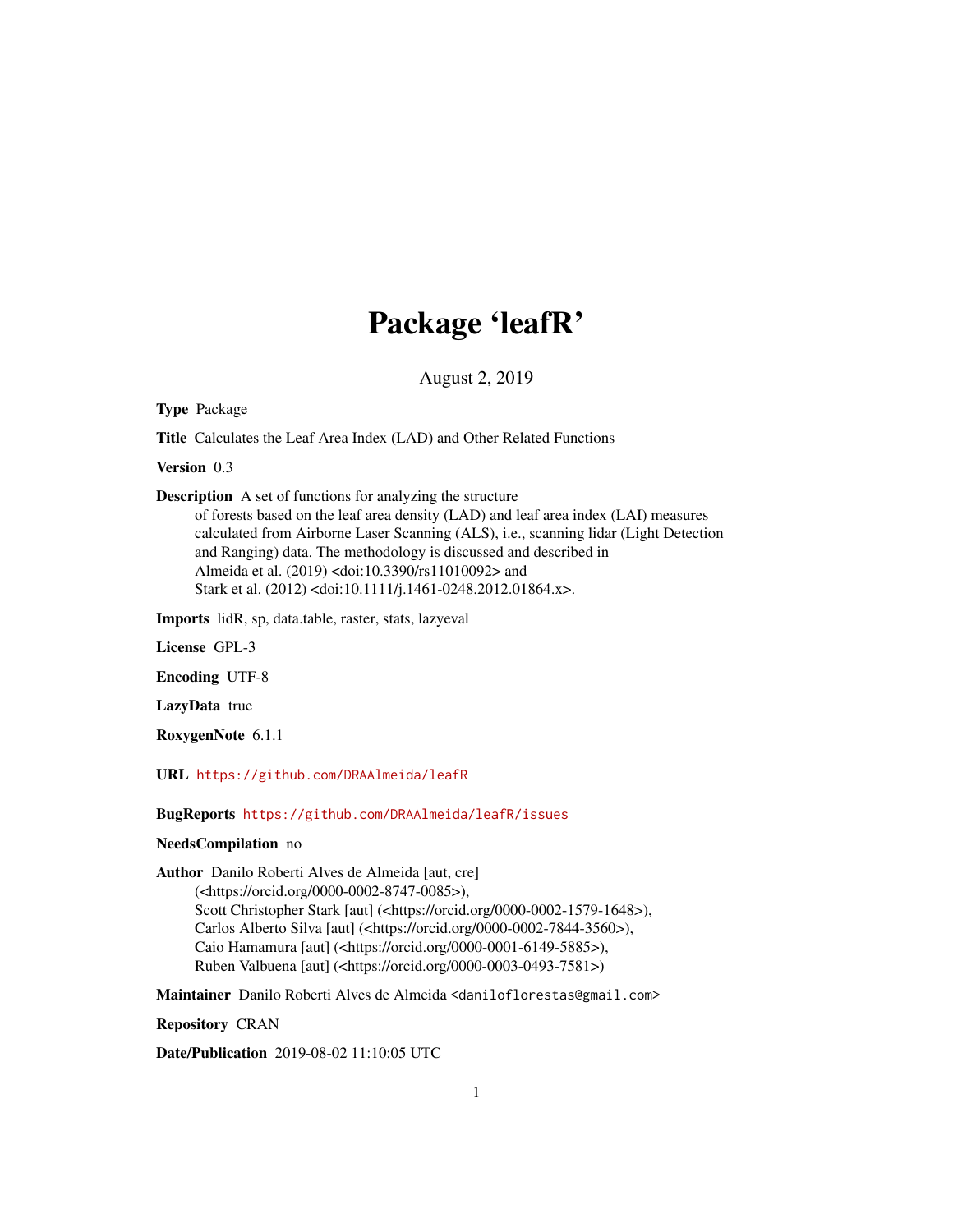### <span id="page-1-0"></span>R topics documented:

FHD *Foliage Height Diversity*

#### Description

Calculates the foliage height diversity (FHD) metric from abundances considered as per-voxel relative LAD values, as described in MacArthur and MacArthur (1961).

#### Usage

```
FHD(lad_probile, evenness = FALSE, LAD.threshold = -1)
```
#### Arguments

| lad_profile   | a data.frame including values of relative LAD at height intervals, output of the<br>$lad.$ profile function (use relative $= TRUE$ )                                                                                                                                                                                                                                                                                                 |
|---------------|--------------------------------------------------------------------------------------------------------------------------------------------------------------------------------------------------------------------------------------------------------------------------------------------------------------------------------------------------------------------------------------------------------------------------------------|
| evenness      | boolean, defines whether FHD should be based on Shannon's diversity or even-<br>ness (Hill 1973). The default FALSE calculates Shannon diversity as the original<br>FHD by MacArthur and MacArthur (1961); the alternative TRUE was recom-<br>mended by Valbuena et al. (2012), and it calculates Shannon evenness dividing<br>it by the natural logarithm of the number of number of voxels with LAD values<br>above the threshold. |
| LAD.threshold | numerical $(0,1)$ , defines the minimum value of LAD for considering the relative<br>leaf abundance of a voxel in FHD calculation. Defaults to the inverse of the total<br>number of voxels.                                                                                                                                                                                                                                         |

#### References

Hill M. O. (1973) Diversity and evenness: a unifying notation and its consequences. Ecology. 54: 427–432. https://doi.org/10.2307 MacArthur R.H., MacArthur J.W. (1961). On bird species diversity. Ecology 42: 594–598. http://dx.doi.org/10.2307/1932254 Valbuena R., Packalen P., Martín-Fernández S., Maltamo M. (2012) Diversity and equitability ordering profiles applied to the study of forest structure. Forest Ecology and Management 276: 185–195. http://dx.doi.org/10.1016/j.foreco.2012.03.036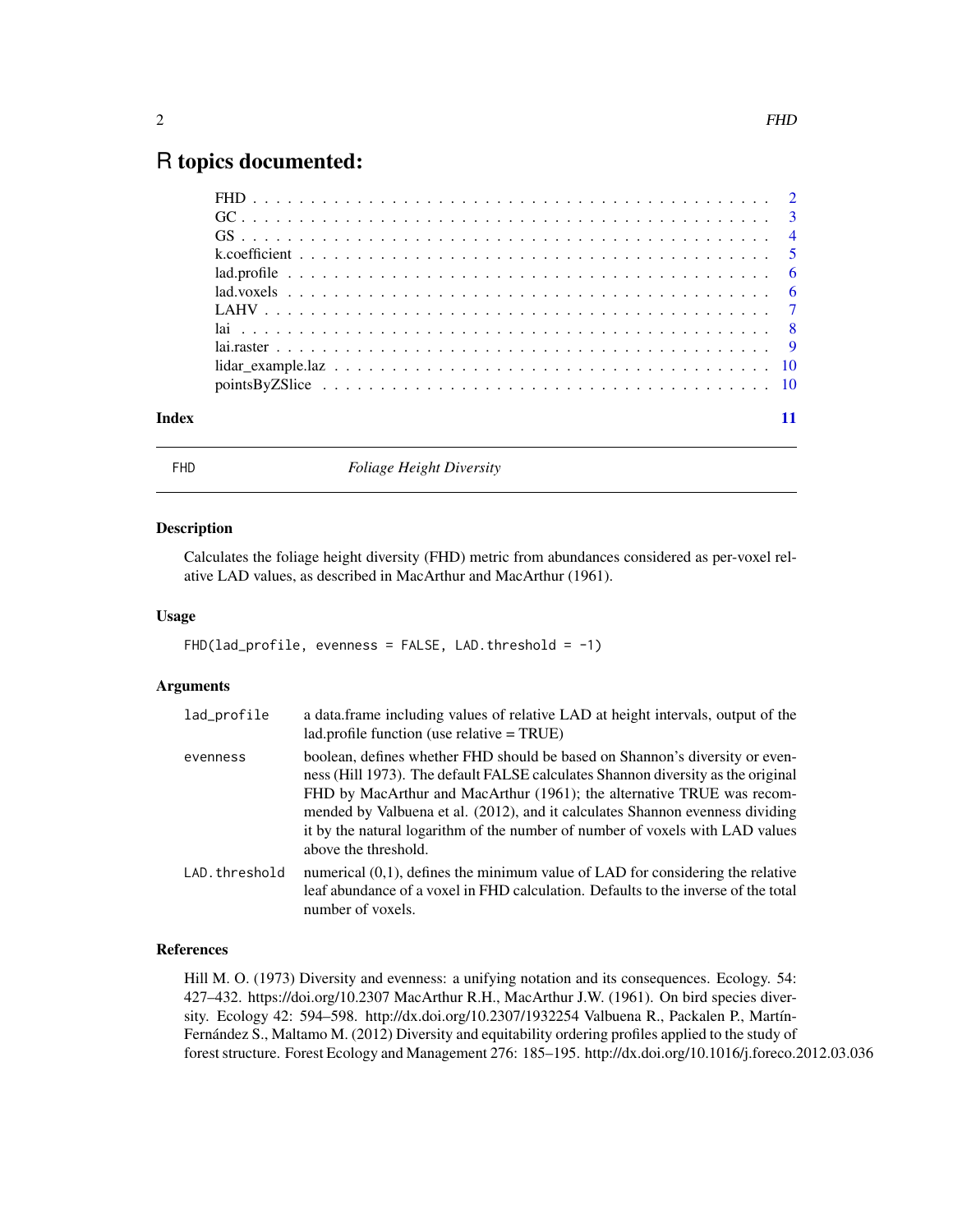#### <span id="page-2-0"></span> $\overline{GC}$  3

#### Examples

```
# Get the example laz file
normlas.file = system.file("extdata", "lidar_example.laz", package="leafR")
# Calculate LAD from voxelization
VOXELS_LAD = lad.voxels(normlas.file,
                        grain.size = 2)# Calculate the LAD profile
lad_profile = lad.profile(VOXELS_LAD, relative = TRUE)
FHD(lad_profile, evenness = FALSE)
FHD(lad_profile, evenness = TRUE)
```
GC *Gini coefficient of foliage structural diversity*

#### Description

Calculates the Gini coefficient (GC) from individual LIDAR returns (i.e. without voxelization), as described for the L-coefficient of variation (equivalent to Gini) in Valbuena et al. (2017).

#### Usage

```
GC(normlas.file, threshold = 1)
```
#### Arguments

|           | normlas.file normalized las file                                                      |
|-----------|---------------------------------------------------------------------------------------|
| threshold | numerical, defines the minimum height considered to represent an echo from<br>leaves. |

#### Note

Valbuena et al. (2012) argues on why Gini is better suited to describe structural complexity the Foliage Height Diversity or the Gini-Simpon index.

#### References

Valbuena R., Packalen P., Martín-Fernández S., Maltamo M. (2012) Diversity and equitability ordering profiles applied to the study of forest structure. Forest Ecology and Management 276: 185–195. http://dx.doi.org/10.1016/j.foreco.2012.03.036 Valbuena R., Maltamo M., Mehtätalo L., Packalen P. (2017) Key structural features of Boreal forests may be detected directly using L-moments from airborne lidar data. Remote Sensing of Environment. 194: 437–446. https://doi.org/10.1016/j.rse.2016.10.024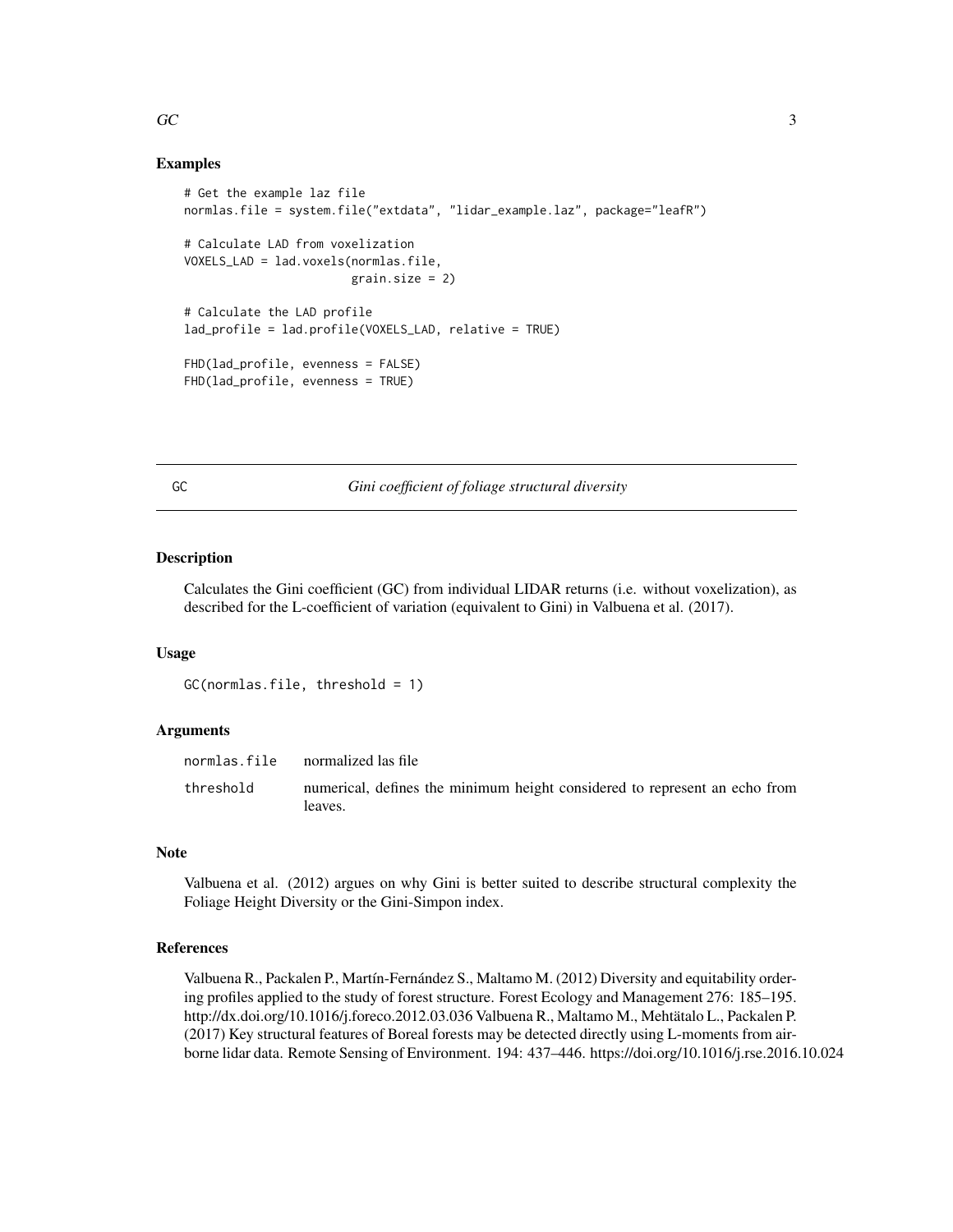#### <span id="page-3-0"></span>Examples

```
# Get the example laz file
normlas.file = system.file("extdata", "lidar_example.laz", package="leafR")
GC(normlas.file, threshold =1)
```
GS *Gini-Simpson index of foliage structural diversity*

#### Description

Calculates the Gini-Simpson (GS) index metric (i.e. complement of Simpson diversity  $(1-\gamma)$  from abundances considered as per-voxel relative LAD values.

#### Usage

GS(lad\_profile, evenness =  $FALSE$ , LAD.threshold =  $-1$ )

#### Arguments

| lad_profile   | a data.frame including values of relative LAD at height intervals, output of the<br>$lad.$ profile function (use relative $= TRUE$ )                                                                                                                                                                                                                       |
|---------------|------------------------------------------------------------------------------------------------------------------------------------------------------------------------------------------------------------------------------------------------------------------------------------------------------------------------------------------------------------|
| evenness      | boolean, defines whether GS should be based on Simpson's diversity or even-<br>ness (Hill 1973). The default FALSE calculates Simpson's diversity ( $\gamma$ ); the<br>alternative TRUE was recommended by Valbuena et al. (2012), and it divides<br>by the number of voxels with LAD values above the threshold, following Smith<br>and Wilson $(1996)$ . |
| LAD.threshold | numerical $(0,1)$ , defines the minimum value of LAD for considering the relative<br>leaf abundance of a voxel in GS calculation. Defaults to the inverse of the total<br>number of voxels.                                                                                                                                                                |

#### References

Hill M. O. (1973) Diversity and evenness: a unifying notation and its consequences. Ecology. 54: 427–432. https://doi.org/10.2307 Smith B., and Wilson J.B. (1996). A consumer's guide to evenness indices. Oikos 76: 70–82. http://dx.doi.org/10.2307/3545749 Valbuena R., Packalen P., Martín-Fernández S., Maltamo M. (2012) Diversity and equitability ordering profiles applied to the study of forest structure. Forest Ecology and Management 276: 185–195. http://dx.doi.org/10.1016/j.foreco.2012.03.036

```
# Get the example laz file
normlas.file = system.file("extdata", "lidar_example.laz", package="leafR")
# Calculate LAD from voxelization
VOXELS_LAD = lad.voxels(normlas.file,
```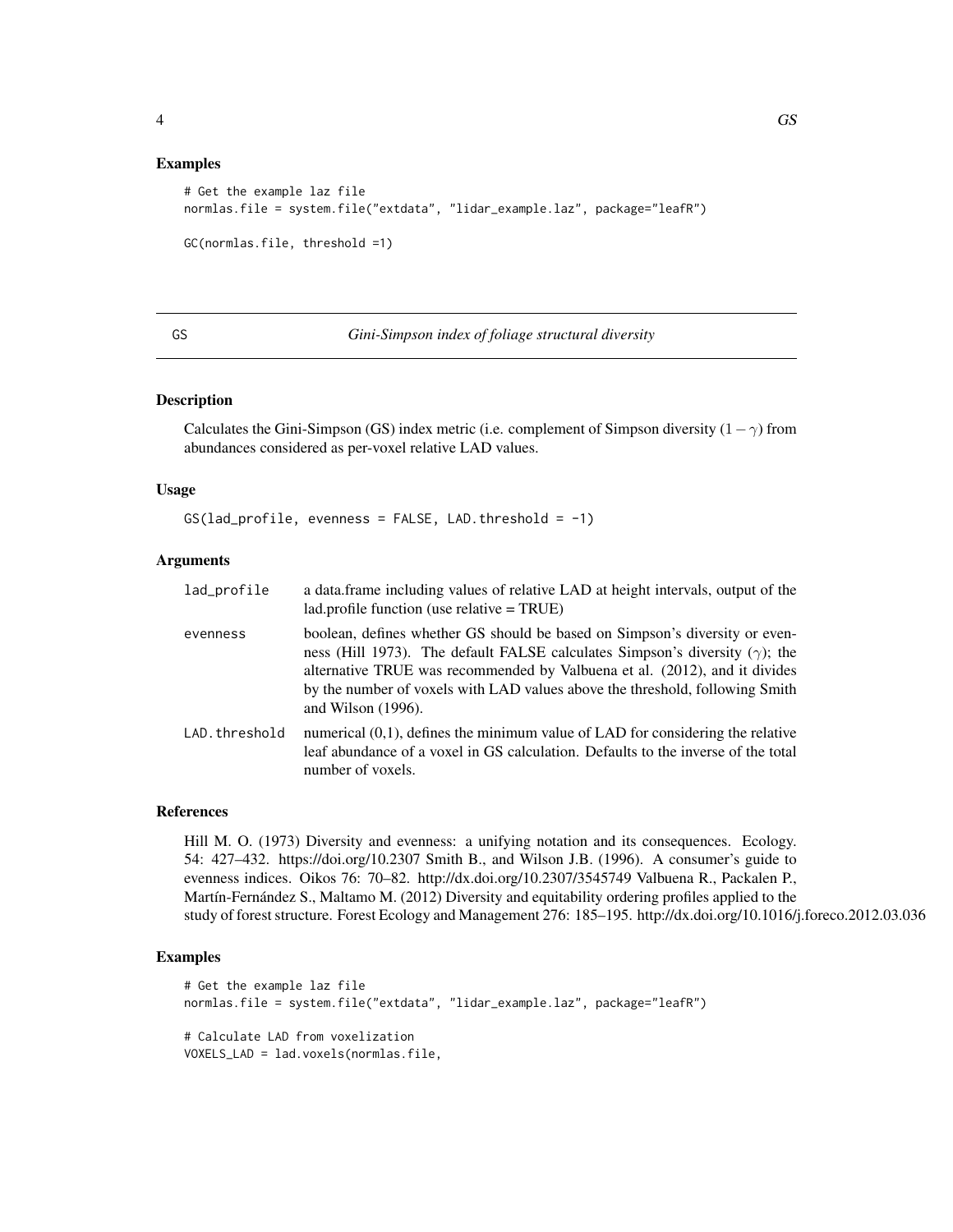#### <span id="page-4-0"></span>k.coefficient 5

```
grain.size = 2)# Calculate the LAD profile
lad_profile = lad.profile(VOXELS_LAD, relative = TRUE)
GS(lad_profile, evenness = FALSE)
GS(lad_profile, evenness = TRUE)
```

| k.coefficient | Calculate k coefficient provided a known real LAI and the calculated |
|---------------|----------------------------------------------------------------------|
|               | LA I                                                                 |

#### Description

Calculate k coefficient provided a known real LAI and the calculated LAI

#### Usage

```
k.coefficient(lidar.lai, real.lai = 6)
```
#### Arguments

| lidar.lai | the output from lai() function |
|-----------|--------------------------------|
| real.lai  | numeric, known real LAI        |

```
normlas.file = system.file("extdata", "lidar_example.laz", package="leafR")
# Calculate LAD from voxelization
VOXELS_LAD = lad.voxels(normlas.file,
                       grain.size = 2)
# Calculate the LAD profile
lad_profile = lad.profile(VOXELS_LAD)
# Calculate LAI derived from LAD profile
lidar.lai = lai(lad_profile); lidar.lai
# The real LAI was measured in the field work for validation
k.coefficient(lidar.lai, real.lai = 6)
```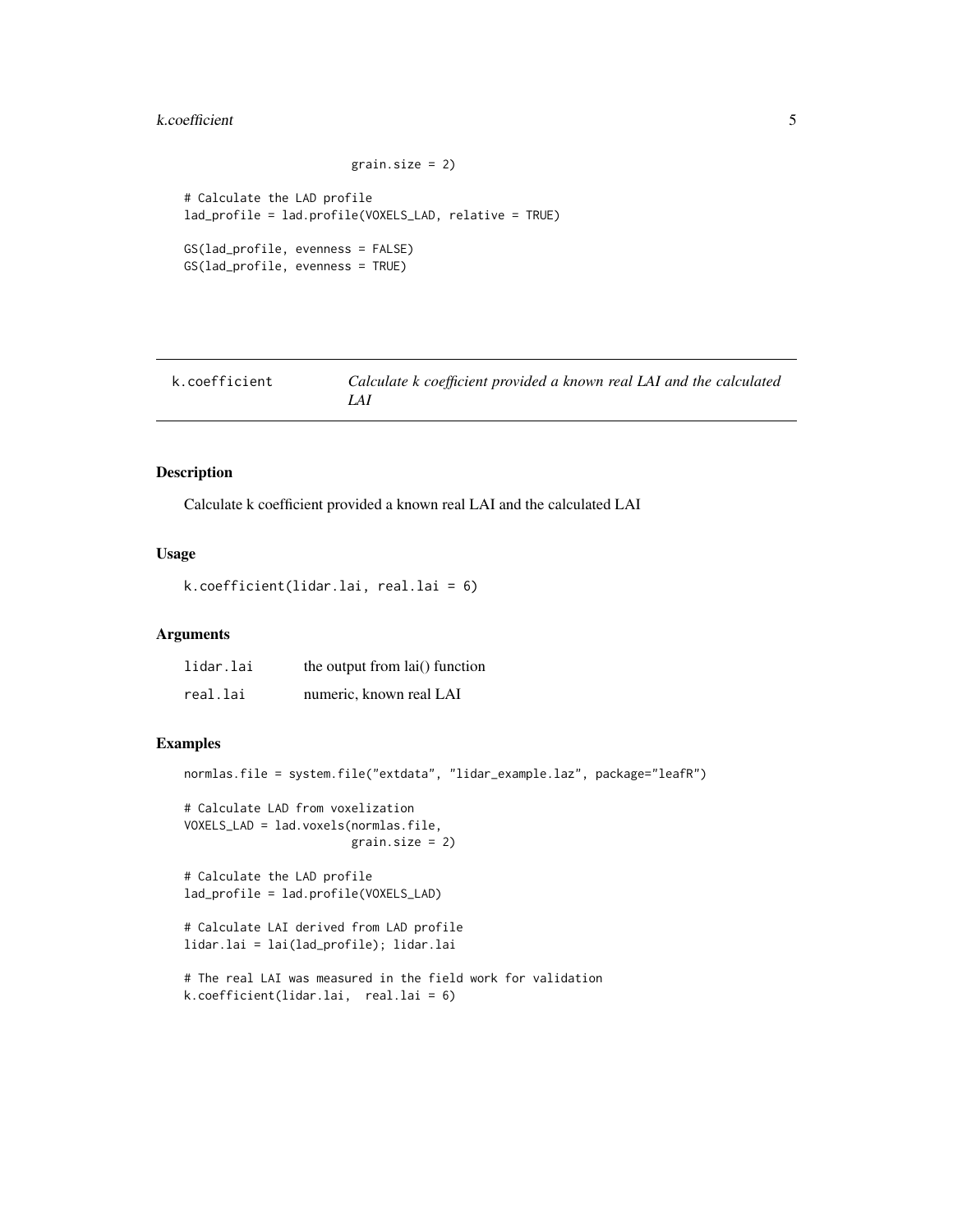<span id="page-5-0"></span>

#### Description

This function calculate the lad profile from the input lad.voxels

#### Usage

```
lad.profile(VOXELS_LAD, relative = F)
```
#### Arguments

| VOXELS LAD | 3D grid of LAD values (output of lad.voxels) function)                                 |
|------------|----------------------------------------------------------------------------------------|
| relative   | produce lad profile by relative total LAI values. Indicate when usinh effective<br>LAI |

#### Examples

```
# Get the example laz file
normlas.file = system.file("extdata", "lidar_example.laz", package="leafR")
# Calculate LAD from voxelization
VOXELS_LAD = lad.voxels(normlas.file,
                        grain.size = 2)
lad_profile = lad.profile(VOXELS_LAD)
plot(lad_profile$height \sim lad_profile$lad, type = "l", ylim = c(0, 40),
     ylab = "Canopy height (m)", xlab = "LAD (m2/m3)")
# relative LAD PROFILE
relative.lad_profile = lad.profile(VOXELS_LAD, relative = TRUE)
plot(relative.lad_profile$height \sim relative.lad_profile$lad, type = "1", ylim = c(0, 40),
     ylab = "Canopy height (m)", xlab = "LAD (% of LAI)")
```
lad.voxels *Creates a data frame of the 3D voxels information (xyz) with Leaf Area Density values from las file*

#### Description

Creates a data frame of the 3D voxels information (xyz) with Leaf Area Density values from las file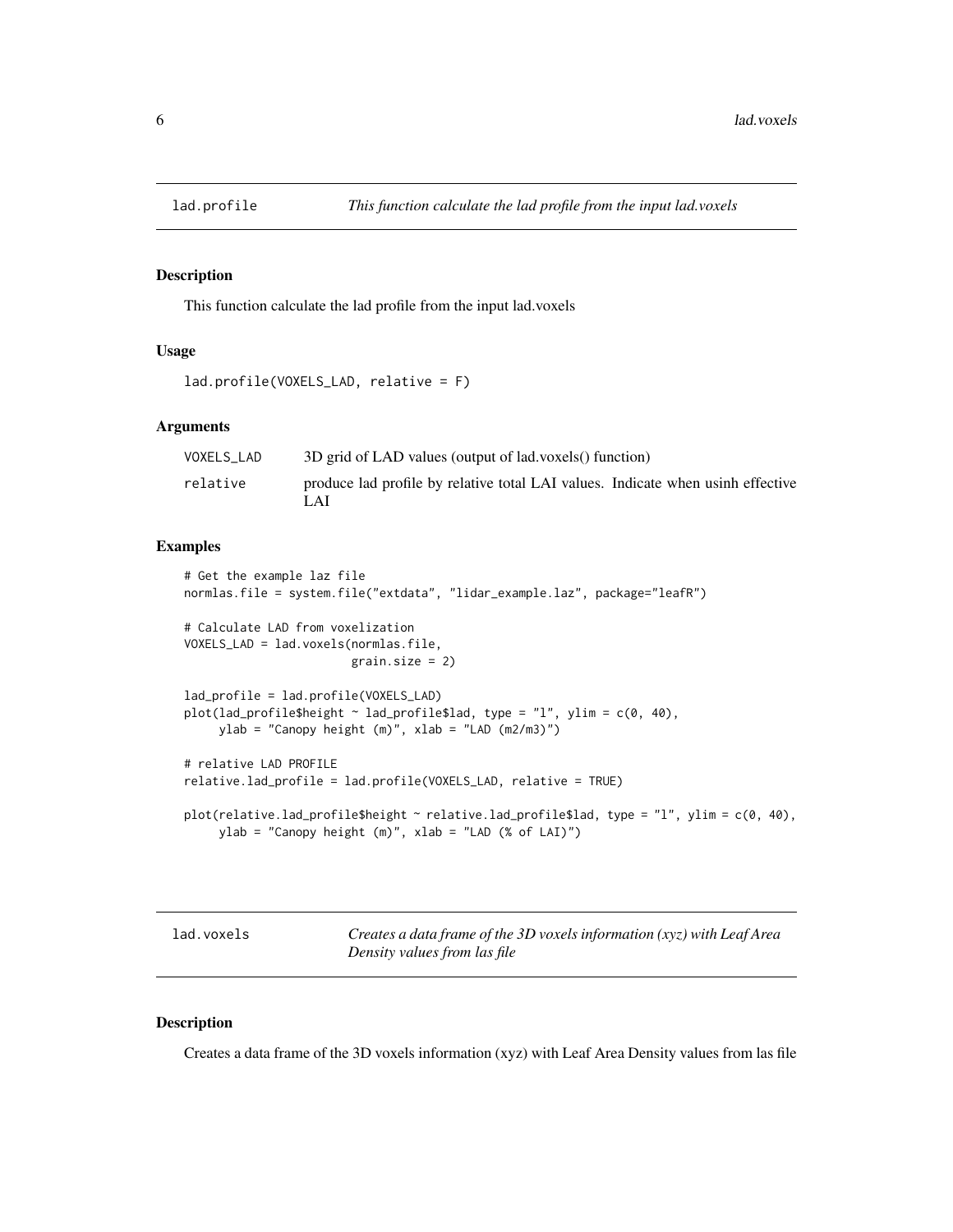#### <span id="page-6-0"></span> $LAHV$  7

#### Usage

lad.voxels(normlas.file, grain.size =  $1$ ,  $k = 1$ )

#### Arguments

|            | normlas.file normalized las file                                                         |
|------------|------------------------------------------------------------------------------------------|
| grain.size | horizontal resolution (suggested 1 meter for lad profiles and 10 meters for LAI<br>maps) |
| k          | coefficient to transform effective LAI to real LAI $(k = 1)$ ; for effective LAI         |

#### Note

The values of LAD are not estimated below 1 meter. For the following reasons: ground points influence realtive low sampling

#### Examples

```
# Get the example laz file
normlas.file = system.file("extdata", "lidar_example.laz", package="leafR")
VOXELS_LAD = lad.voxels(normlas.file,
                        grain.size = 2, k=1)
```
LAHV *Leaf Area Height Volume metric*

#### Description

Calculates the leaf area height volume (LAHV) metric as described in Almeida et al. (2019).

#### Usage

```
LAHV(lad_profile, LAI.weighting = FALSE, height.weighting = FALSE)
```
#### Arguments

lad\_profile output of the lad.profile function LAI.weighting boolean, define if LAVH should be weighted by total LAI. default FALSE height.weighting boolean, define if LAVH should be weighted by the max height. default FALSE

#### References

Almeida, D. R. A., Stark, S. C., Chazdon, R., Nelson, B. W., Cesar, R. G., Meli, P., . . . Brancalion, P. H. S. (2019). The effectiveness of lidar remote sensing for monitoring forest cover attributes and landscape restoration. Forest Ecology and Management, 438, 34–43. <https://doi.org/10.1016/J.FORECO.2019.02.002>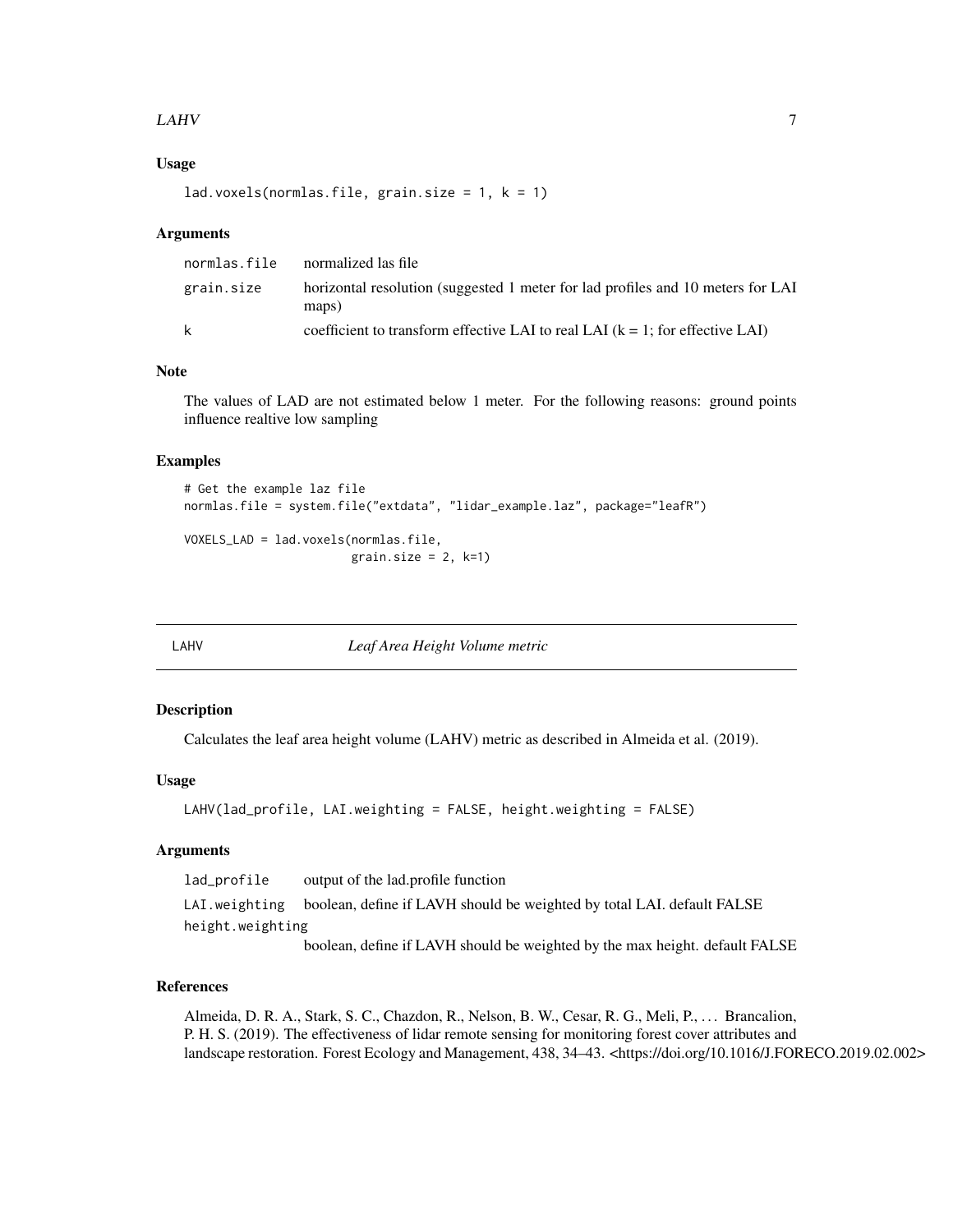#### <span id="page-7-0"></span>Examples

```
# Get the example laz file
normlas.file = system.file("extdata", "lidar_example.laz", package="leafR")
# Calculate LAD from voxelization
VOXELS_LAD = lad.voxels(normlas.file,
                       grain.size = 2)
# Calculate the LAD profile
lad_profile = lad.profile(VOXELS_LAD)
LAHV(lad_profile, LAI.weighting = FALSE, height.weighting = FALSE)
LAHV(lad_profile, LAI.weighting = TRUE, height.weighting = FALSE)
LAHV(lad_profile, LAI.weighting = FALSE, height.weighting = TRUE)
LAHV(lad_profile, LAI.weighting = TRUE, height.weighting = TRUE)
```
lai *calculates the lead area index (LAI)*

#### Description

calculates the lead area index (LAI)

#### Usage

lai(lad\_profile, min =  $1$ , max =  $100$ )

#### Arguments

| lad_profile | output of the lad.profile function |
|-------------|------------------------------------|
| min         | mix canopy height                  |
| max         | max canopy height                  |

#### Note

The use of min and max arguments allowed the estimation of the LAI for different vertical strata

```
# Get the example laz file
normlas.file = system.file("extdata", "lidar_example.laz", package="leafR")
# Calculate LAD from voxelization
VOXELS_LAD = lad.voxels(normlas.file,
                       grain.size = 2)
# Calculate the LAD profile
```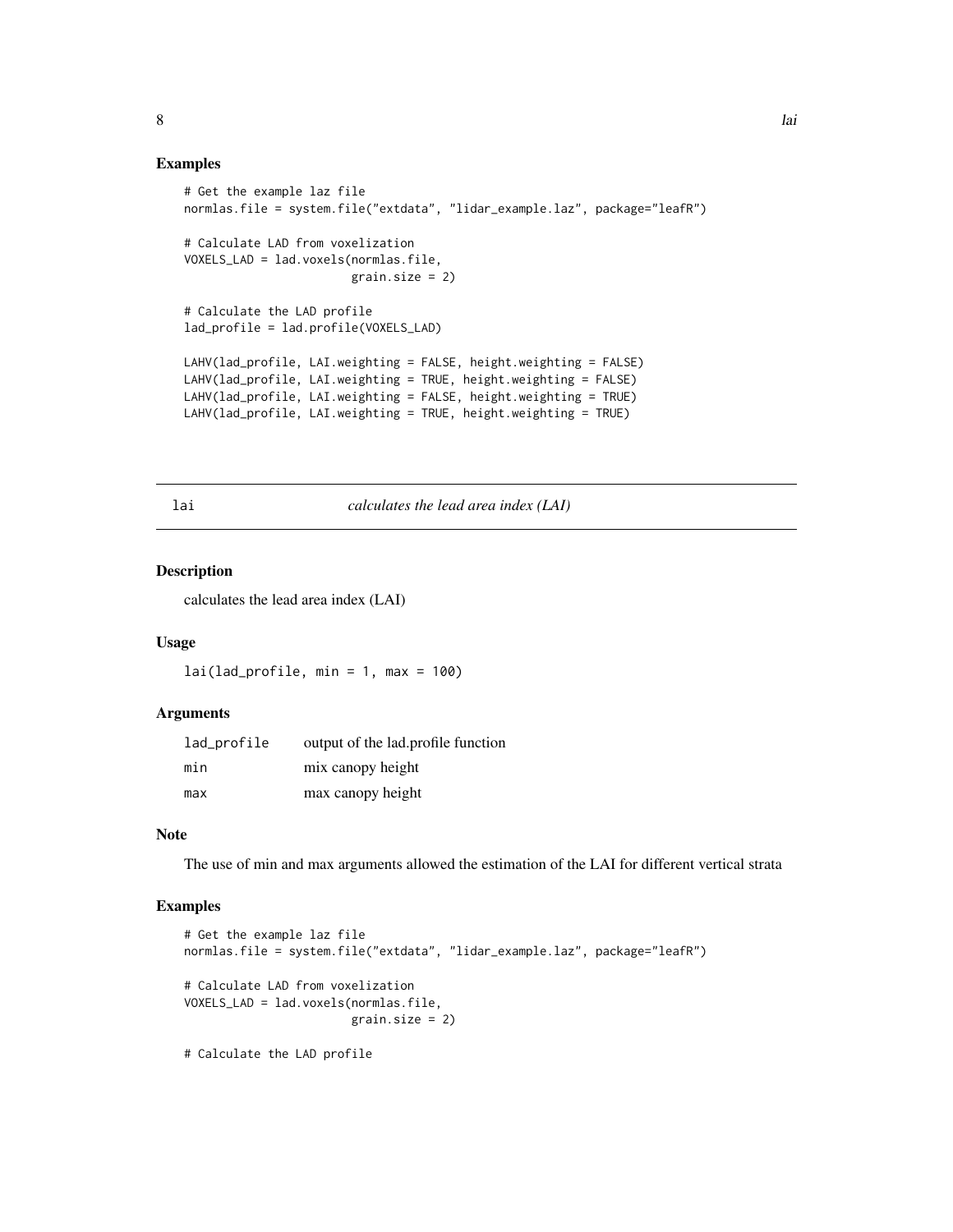#### <span id="page-8-0"></span>lai.raster 9

```
lad_profile = lad.profile(VOXELS_LAD)
lidar.lai = lai(lad_profile); lidar.lai
understory.lai = lai(lad_profile, min = 1, max = 5); understory.lai
# relative LAD PROFILE
relative.lad_profile = lad.profile(VOXELS_LAD, relative = TRUE)
#understory relative LAI (% of total LAI)
relative.understory.lai = lai(relative.lad_profile, min = 1, max = 5); relative.understory.lai
```

| lai.raster | Produce a raster map of LAI. The resolution of the raster depends of |
|------------|----------------------------------------------------------------------|
|            | grain.size choosed on lad.voxel() funtion.                           |

#### Description

Produce a raster map of LAI. The resolution of the raster depends of grain.size choosed on lad.voxel() funtion.

#### Usage

lai.raster(VOXELS\_LAD, min = 1, relative.value = NULL)

#### Arguments

| VOXELS LAD | 3D grid of LAD values (output of lad.voxels) function)                                                    |
|------------|-----------------------------------------------------------------------------------------------------------|
| min        | mix canopy height                                                                                         |
|            | relative. value LAI map can be made in percentage of a relative lai value (indicate for effective<br>LAD. |

```
# Get the example laz file
normlas.file = system.file("extdata", "lidar_example.laz", package="leafR")
# Calculate LAD from voxelization
# use thicker grain size to avoid voxels
# without returns
VOXELS_LAD.5 = lad.voxels(normlas.file,
                        grain.size = 5, k=1)
#Map using absolute values
lai_raster = lai.raster(VOXELS_LAD.5)
x11()
plot(lai_raster)
```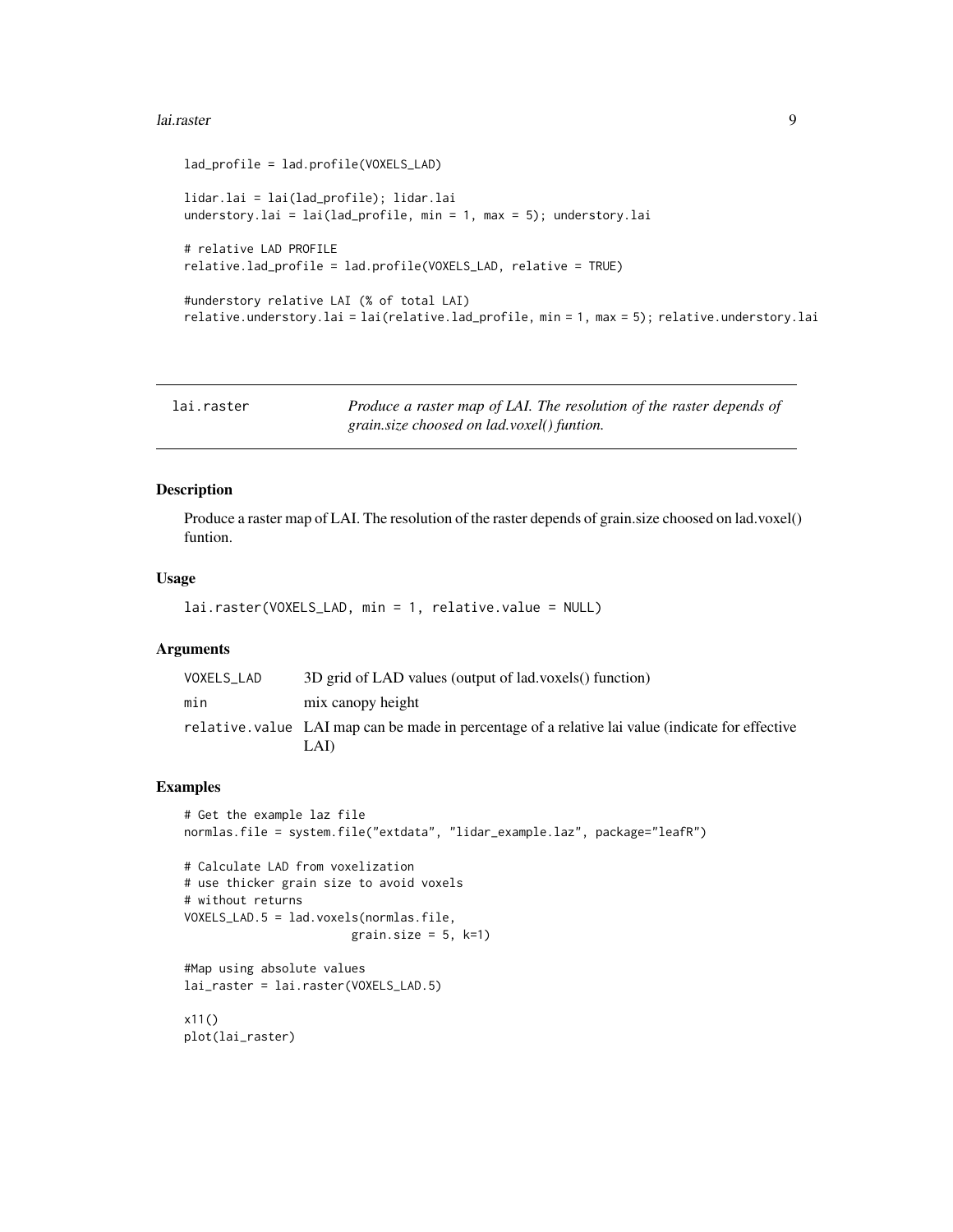```
#############################
## RELATIVE LAI Raster
######################
# Calculate voxels LAD with finer grain size for
# better estimation of LAI
VOXELS_LAD = lad.voxels(normlas.file,
                        grain.size = 2)
# Calculate the LAD profile
lad_profile = lad.profile(VOXELS_LAD)
#Calculate LAI derived from LAD profile
lidar.lai = lai(lad_profile)
#Map using relative values (%)
relative.lai_raster = lai.raster(VOXELS_LAD.5, relative.value = lidar.lai)
x11()
plot(relative.lai_raster)
```
lidar\_example.laz *lidar\_example.laz included raw data*

#### Description

Tiny LiDAR data example for providing functional examples

pointsByZSlice *Count number of points in each Z slice*

#### Description

Count number of points in each Z slice

#### Usage

pointsByZSlice(Z, maxZ)

#### Arguments

| ∠    | numeric vector. The heights vector.                        |
|------|------------------------------------------------------------|
| maxZ | numeric. The maximum height expected in the whole dataset. |